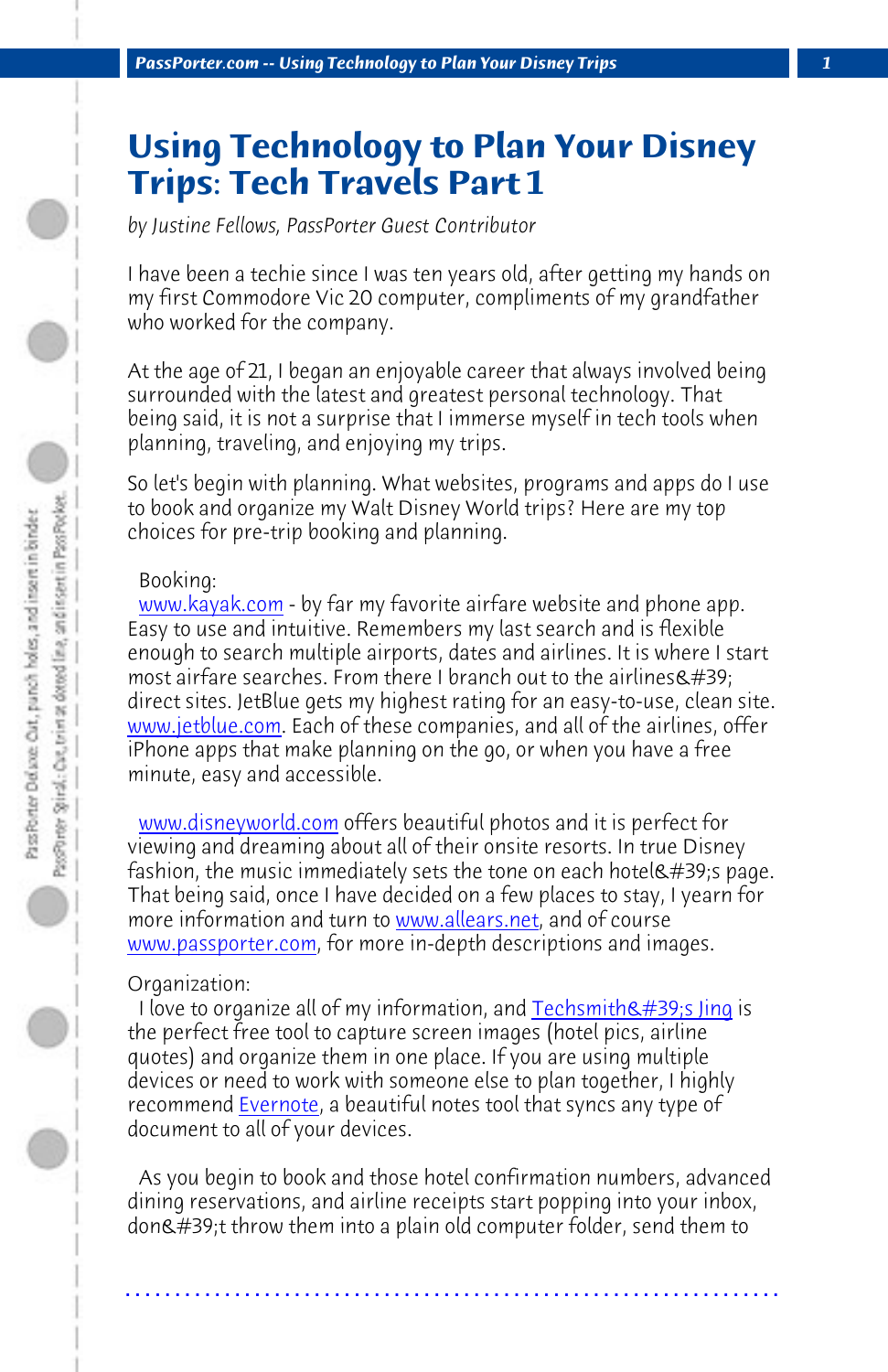*PassPorter.com -- Using Technology to Plan Your Disney Trips (continued) 2*

TripIt! Set up an account on their website, forward your emails to a private email address and voila, they magically transform into an online itinerary viewable through an app and syncable with my next indispensable tool - Google calendar!

 I have been through every stage of Disney World itinerary creation - PassPorter PassPockets (still love them), laminated itineraries on a ring (attach to stroller!), calendar on the hotel wall, wallet-size calendars with dining reservations... but now I am free from paper! Calendar, camera, reminders, communication tool all in one handy device - my smart phone - in my case an iPhone 4S! Sync your TripIt calendar with your Google calendar (www.google.com), add in your daily itinerary and voila, you now have everything in your phone ready to go. I like a 15-minute reminder, set so that it pops up while  $I\&\#39$ ; m at the parks. For example: Disney Visa Card free picture at Innoventions starts at 1:00 pm, Dining Reservation at Coral Reef at 6:30 pm. Just remember y[our charger!](http://customizedmaps.disney.go.com/?CMP=ILC-WDWFY12Q4Cmaps0002)

Have I lost you? Don't worry, let's reel it back in and keep it s[imple because I have a confes](http://disneyvacations.com/dv/en_US/video/index?name=MyDisneyVideoPlannerPage)sion to make, I still love Excel. If you [haven't tried Excel for p](http://www.mouseworldradio.com/)lanning and you enjoy something a little l[ess connected - give](http://www.google.com/earth/index.html) it a try! Each of our trips has an Excel spreadsheet with multiple worksheets (tabs). Budget, itinerary, groceries, and tips are just few of the ones that I use. There something clean and personal a[bout Excel, I](https://itunes.apple.com/us/app/packing-pro/id312266675?mt=8) can choose my own colors, organize and put together my [plan at my](http://flight-plus.com/) own pace with my preferences. I still throw all of the items I [need i](http://itunes.apple.com/us/app/aaa-mobile/id310730297?mt=8)nto my Google Calendar for easy access on the trip - use the notes for details! I drag the spreadsheet into Evernote to have access to it from anywhere.

So now that you have some planning tools, let $&$ #39;s throw in some fun:

 Create customized maps Make dining reservations Organize, plan and update reservations Create your own video plan! Listen to Disney Park Music GoogleEarth (3D): Familiarize yourself from a sky view!

 Download some Apps to get you in the mood and ready: Packing Pro  $F$ light + AAA

About The Author: Justine is the Author of PassPorter's Disney Speed

**. . . . . . . . . . . . . . . . . . . . . . . . . . . . . . . . . . . . . . . . . . . . . . . . . . . . . . . . . . . . . . . . . .**